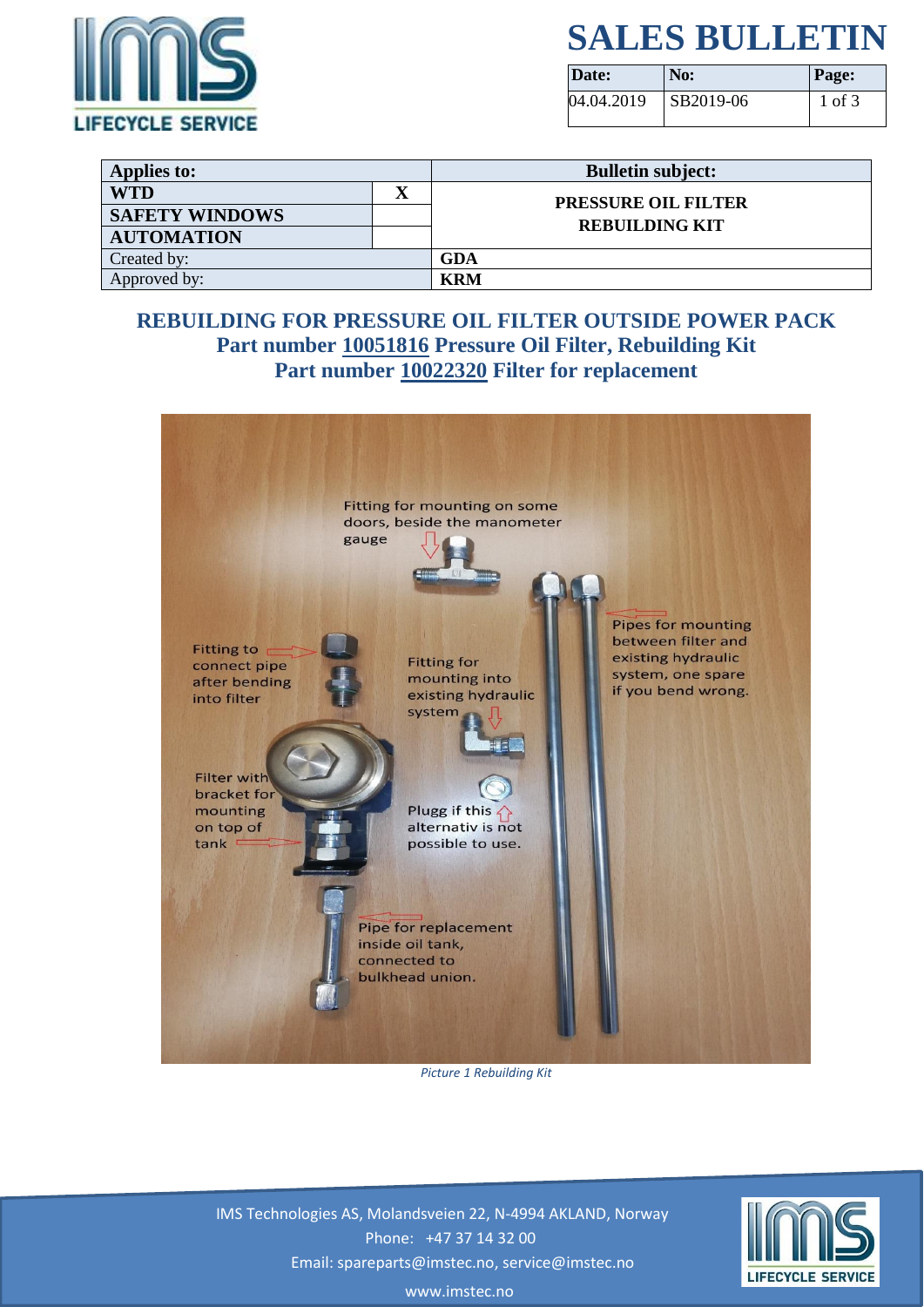

## **SALES BULLETIN**

| Date:      | No:              | <b>Page:</b> |
|------------|------------------|--------------|
| 04.04.2019 | <b>SB2019-06</b> | 2 of 3       |

#### **Description:**

- Before rebuilding the oil filter arrangement, the shutdown procedure as described in maintenance instruction MD.0709 has to be followed.
- Remove the old filter inside tank as below pictures.
- Some adjustments are needed to fit the new bracket and oil filter. Different fittings are included in the rebuilding set for different adjustments and possible mounting.
- The hydaulic tubing arrangement varies from different doors and projects. The new hydraulic tubing arrangement therefore must be evaluated depending on the actual arrangement in order to find the optimum solution
- It's recommended to replace the oil at the same time.
- Before switching the power to the hydraulic pump on, it's important to air the hand pump.



*Picture 2 Remove the old filter and leave the nut on the pipe as shown on the right picture above*



*Picture 3 When fitting the new filter bracket to the bulkhead union, the pipe inside oil tank need to be replaced with slightly longer pipe*

 IMS Technologies AS, Molandsveien 22, N-4994 AKLAND, Norway Phone: +47 37 14 32 00 Email: spareparts@imstec.no, service@imstec.no



www.imstec.no